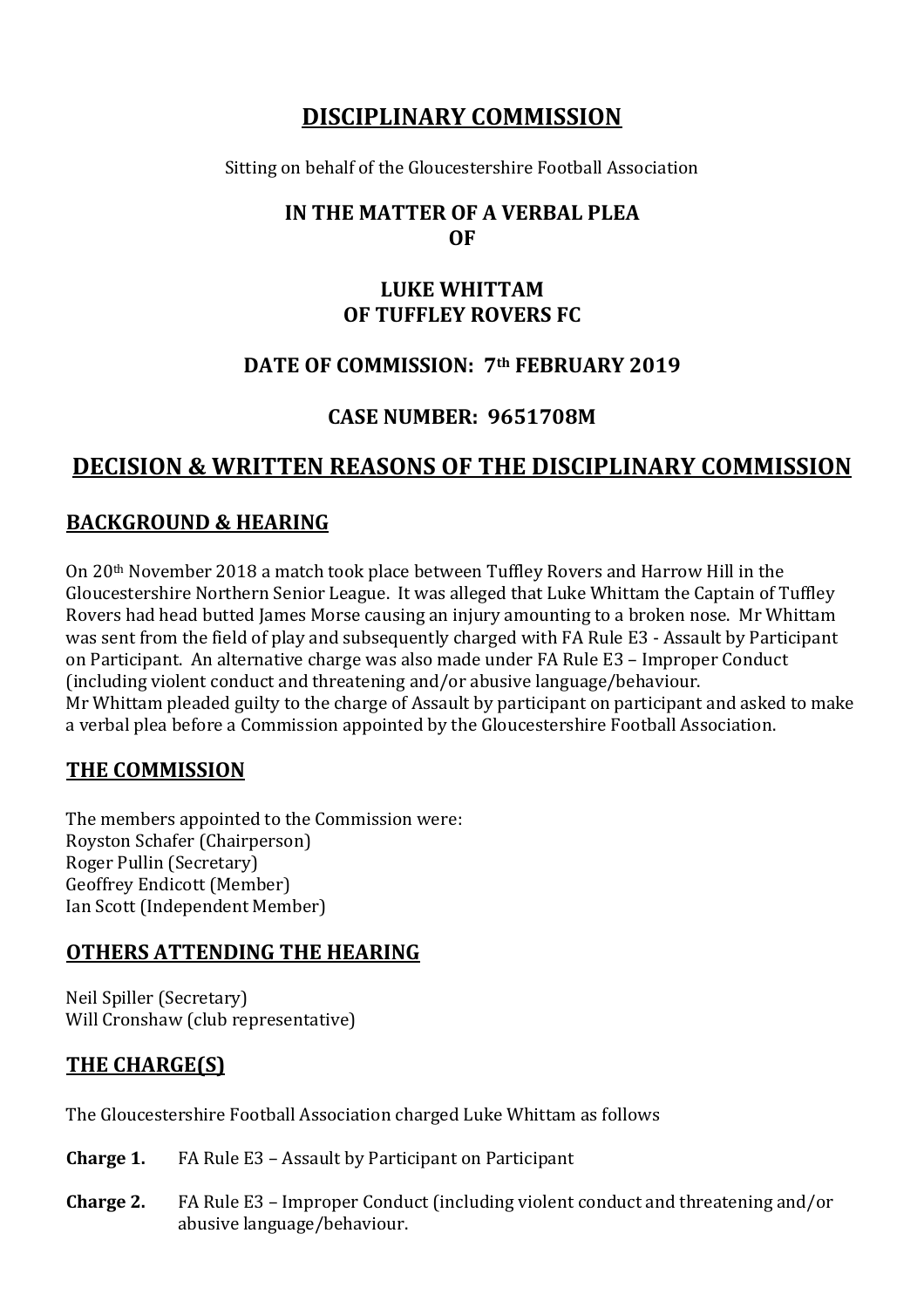## **THE REPLY**

Mr Whittam pleaded guilty to charge 1 and wished to attend a disciplinary hearing to enter a verbal plea for leniency.

In accepting the charge he was aware that he could not question the basis of the Charge or reports from County witnesses because they would not be in attendance.

## **THE RULES**

Pursuant to The FA Handbook 2018-2019 Season, FA Rule E3 (1) provides as follows:

*"A Participant shall at all times act in the best interests of the game and shall not act in any manner which is improper or brings the game into disrepute or use any one, or a combination of, violent conduct, serious foul play, threatening, abusive, indecent or insulting words or behaviour".*

## **THE BURDEN & STANDARD OF PROOF**

The burden and standard of proof applied in this case was the **Balance of Probabilities.**

#### **THE EVIDENCE**

The Commission considered the report from the Match Referee, Mr Shaun Enever who reported that he had witnessed Mr Whittam push James Morse in the chest and then head butt him. The resultant head butt landed on the nose of Mr Morse. Mr Whittam was sent from the field of play.

The Commission also considered a statement made by Mr James Morse the aggrieved party to the assault. He described the incident which resulted in the head butt to his nose and the fact that he attended hospital as a result of this. The commission also considered a statement from Mr Whittam and a further report from Mark Harris who was a spectator at the match.

Mr Whittam's account was that the referee had signalled a free kick and when Mr Morse got up from the floor he barged into Mr Whittam and then made a racist Remark. Mr Whittam became so enraged by this comment that he reacted to it by head butting Mr Morse. He referred to an incident where he had been racially abused in the past and such comments have a serious effect upon the appellant and how he deals with incidents such as this.

Mr Harris confirms that a foul occurred and a free kick was awarded to Harrow Hill. He describes how the Harrow Hill player (Mr Morse) barged the Tuffley player who reacted to this by head butting the Harrow Hill player.

## **FINDINGS**

The Commission found on the balance of probabilities that the case was proved and took into account the guilty plea entered by Mr Whittam. The commission were made aware that an investigation had been made into the allegation that racial abuse had been directed towards the appellant but there was insufficient evidence to substantiate a charge being levied against Mr Morse. The appellant had already been made aware of this.